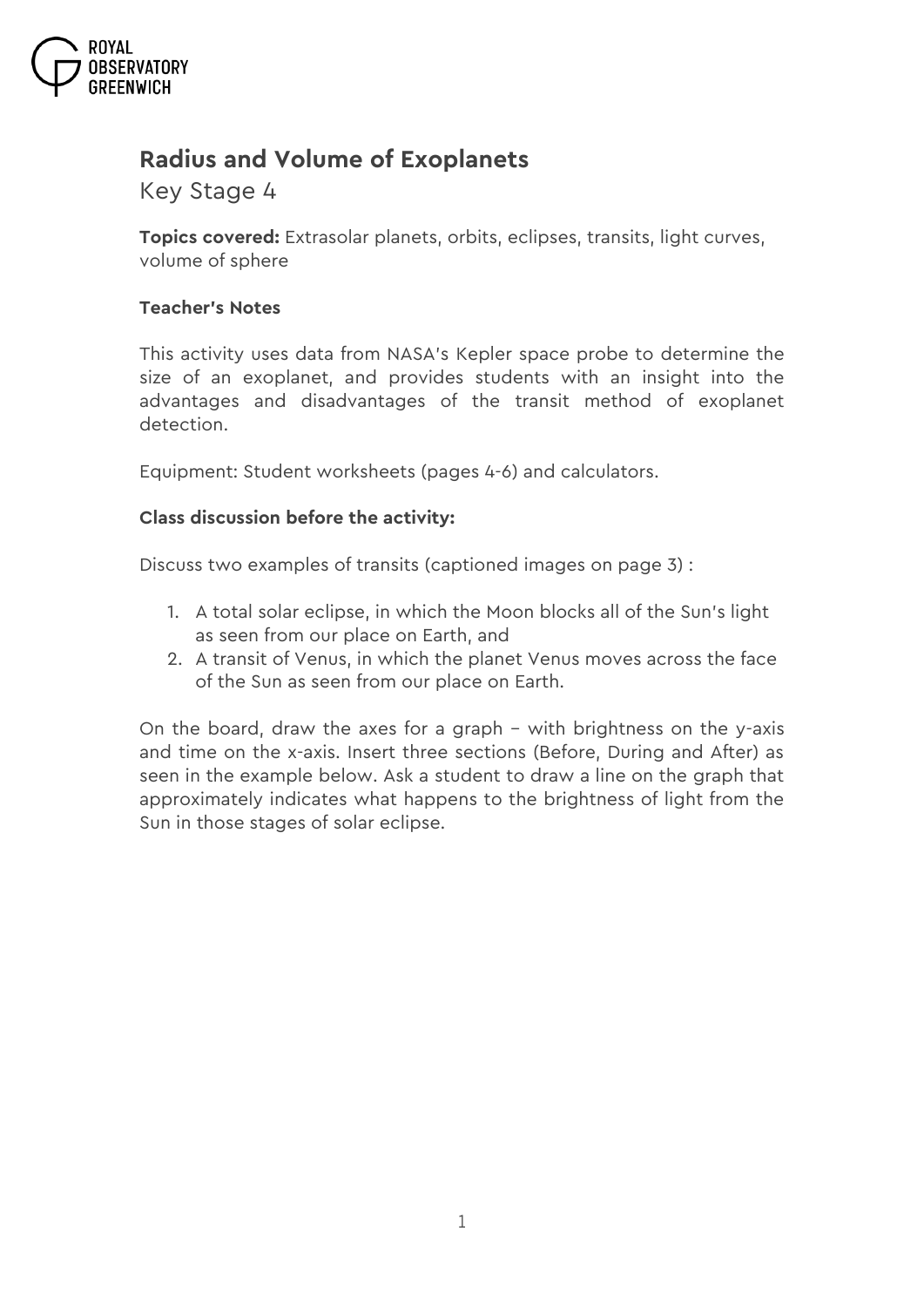



**Time** 

Erase the first line and ask another student to come forward and draw a line that would indicate what happens to the brightness of light from the Sun in the stages of a transit of Venus.

Answer: Students should reason that almost all light will be blocked by a total solar eclipse; while there will be the slightest dip in the light curve during a transit of Venus.

# **Class discussion after the activity:**

Exoplanets orbiting distant stars cause regular dips in the starlight over time – this is called a light curve. When analysing the light curves of distant stars will exoplanets be easier to detect if they are:

… very large in size?

- ... further away from their parent star?
- … both?

Answer: Typically, an exoplanet that is large relative to its star will be easier to detect. The more distant an exoplanet is from its star does not necessarily make the detection easier. In fact, exoplanets that closely orbit their star are easier to detect in stellar light curves due to their short periods.

## **Background science**

The classroom discussions above illustrate the principle behind the transit method used to detect exoplanets orbiting distant stars. Just as in a solar eclipse or a transit of Venus, an object moving in front of a star blocks some of the starlight. The resulting graph of periodic variation of brightness over time – a light curve – contains enough information to obtain the orbital period and size of an exoplanet.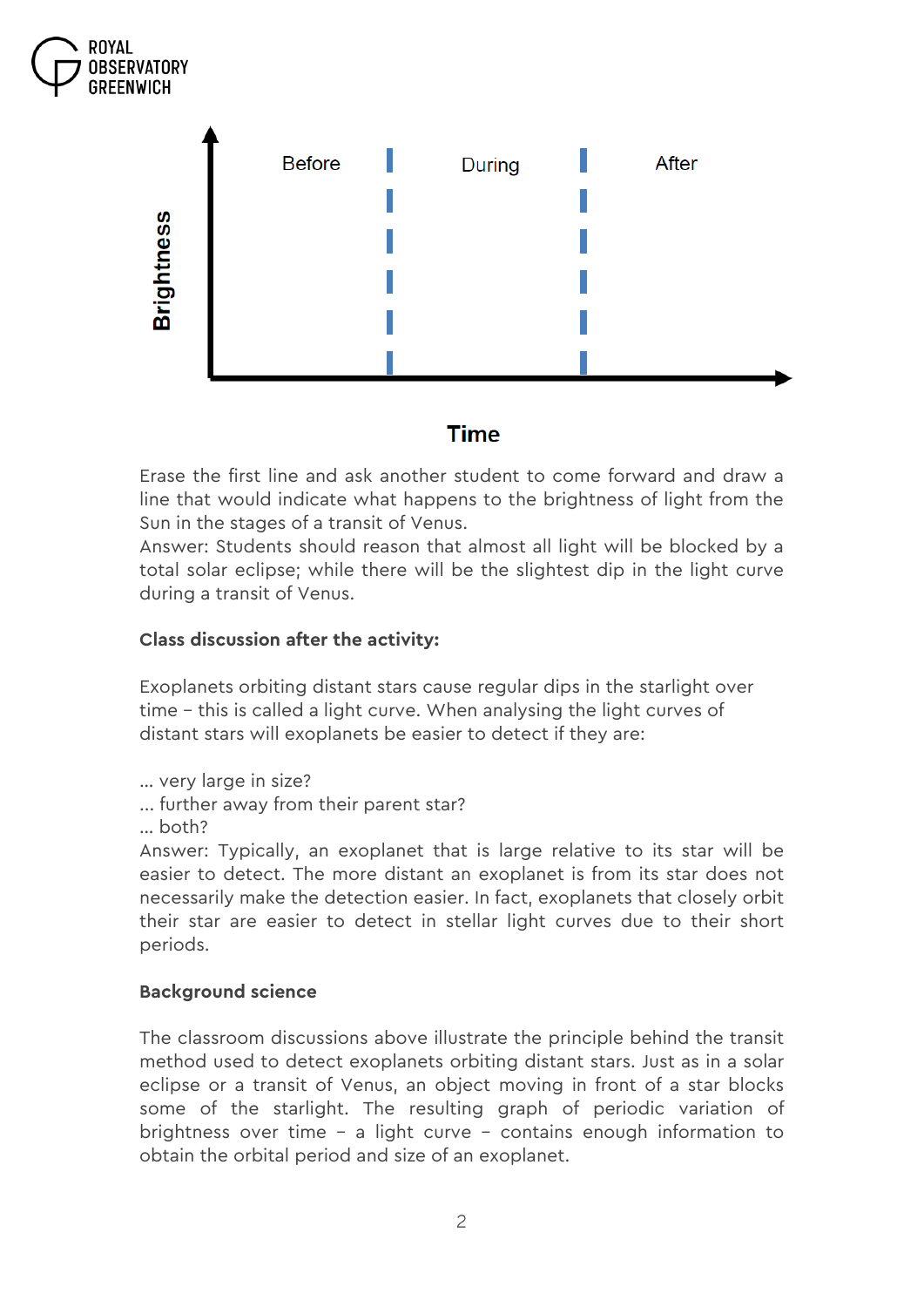

By noting the time between the first and last dips in a light curve along the x-axis and dividing by the number of dips, the period of the exoplanet can be obtained. Measuring the drop in brightness along the y-axis allows calculation of the radius of the exoplanet and subsequently its volume. This will be the objective for students in this activity.

The student worksheets provide two light curves from NASA's *Kepler*  probe. You will note that these only appear to contain one dip and not a series of dips. The data points from several dips are there, but summed at the same period to improve the quality of the data for a single transit. The y-axis gives brightness in normalised values (unitless) and the x-axis gives the time in hours before and after new phase (where the far side of the planet is fully illuminated by its star).

The transit method does not give precise detail regarding the mass of the exoplanet. The radial velocity method is often used to obtain a more accurate figure for the mass of an exoplanet. Also, this method is often used to verify exoplanet discoveries made with the transit method.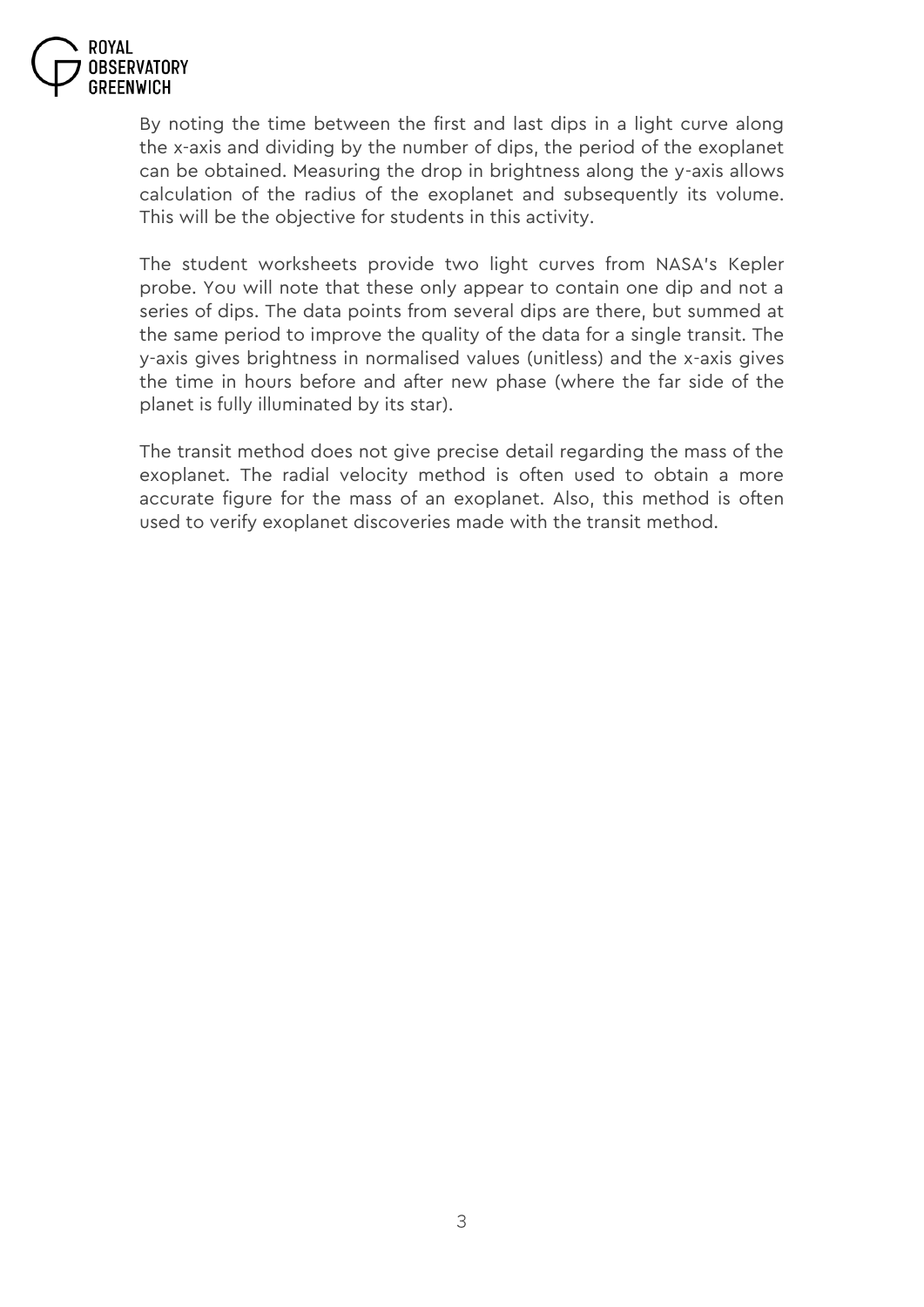

#### **Captioned images of transits:**



The Moon eclipsing the Sun completely on 1 August 2008. The remaining light is the corona of the Sun. The value for brightness will decrease to very low levels as the event reaches totality.

Image courtesy of NASA.



Venus passing in front of the Sun on 8 June 2004. The value for brightness will only decrease slightly during the transit. The images here were taken by the space-based solar observatory TRACE.

Image courtesy of NASA/LMSAL.

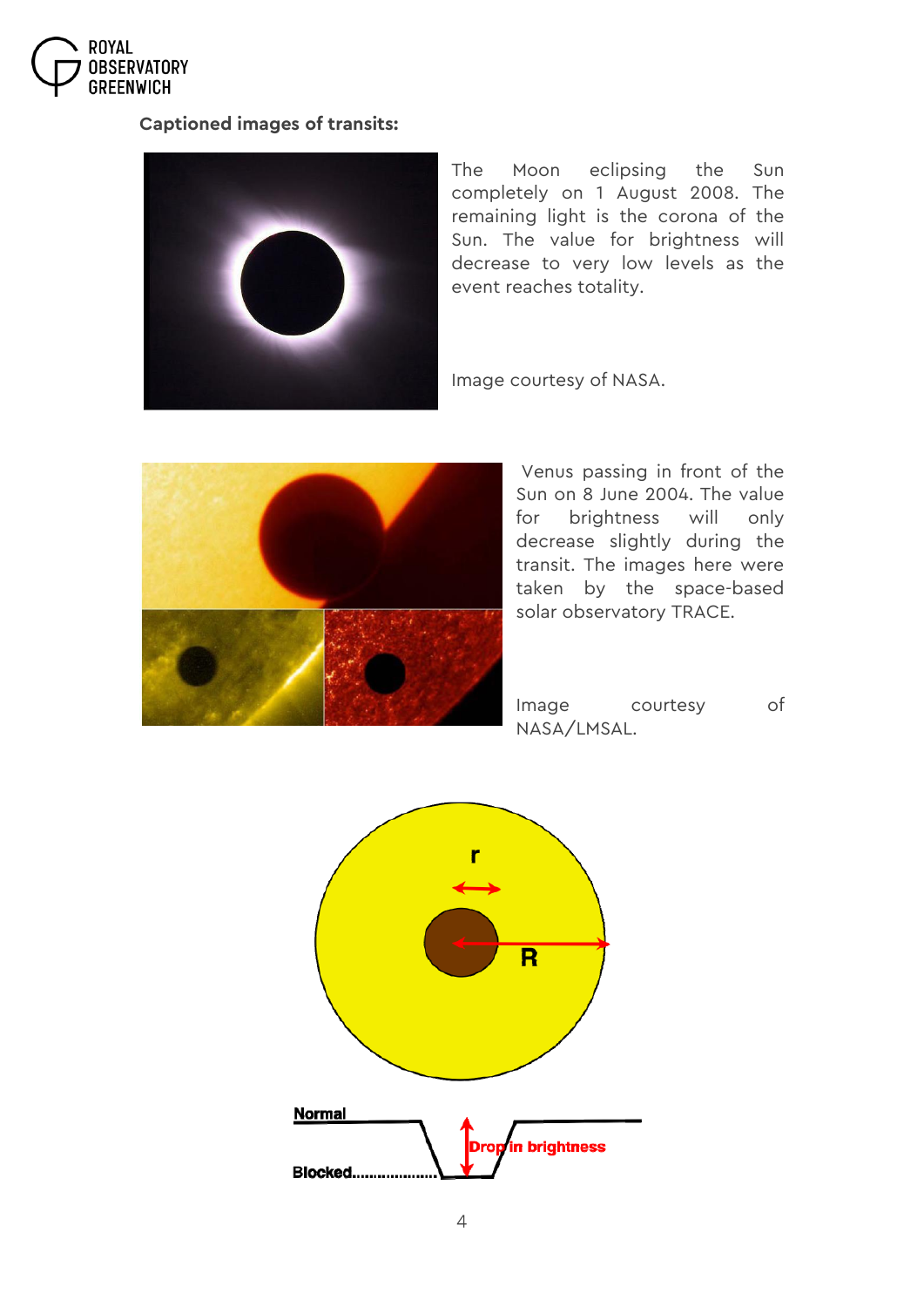

# **Activity: Finding the Radius and Volume of Exoplanets**



**Kepler 7b**

Use the following equation to work out the radius (r) of the transiting exoplanet Kepler 7b.

$$
Drop = r^2 / R^2
$$

```
r = radius of Kepler 7b (exoplanet) 
R = radius of Kepler 7 (star)
```
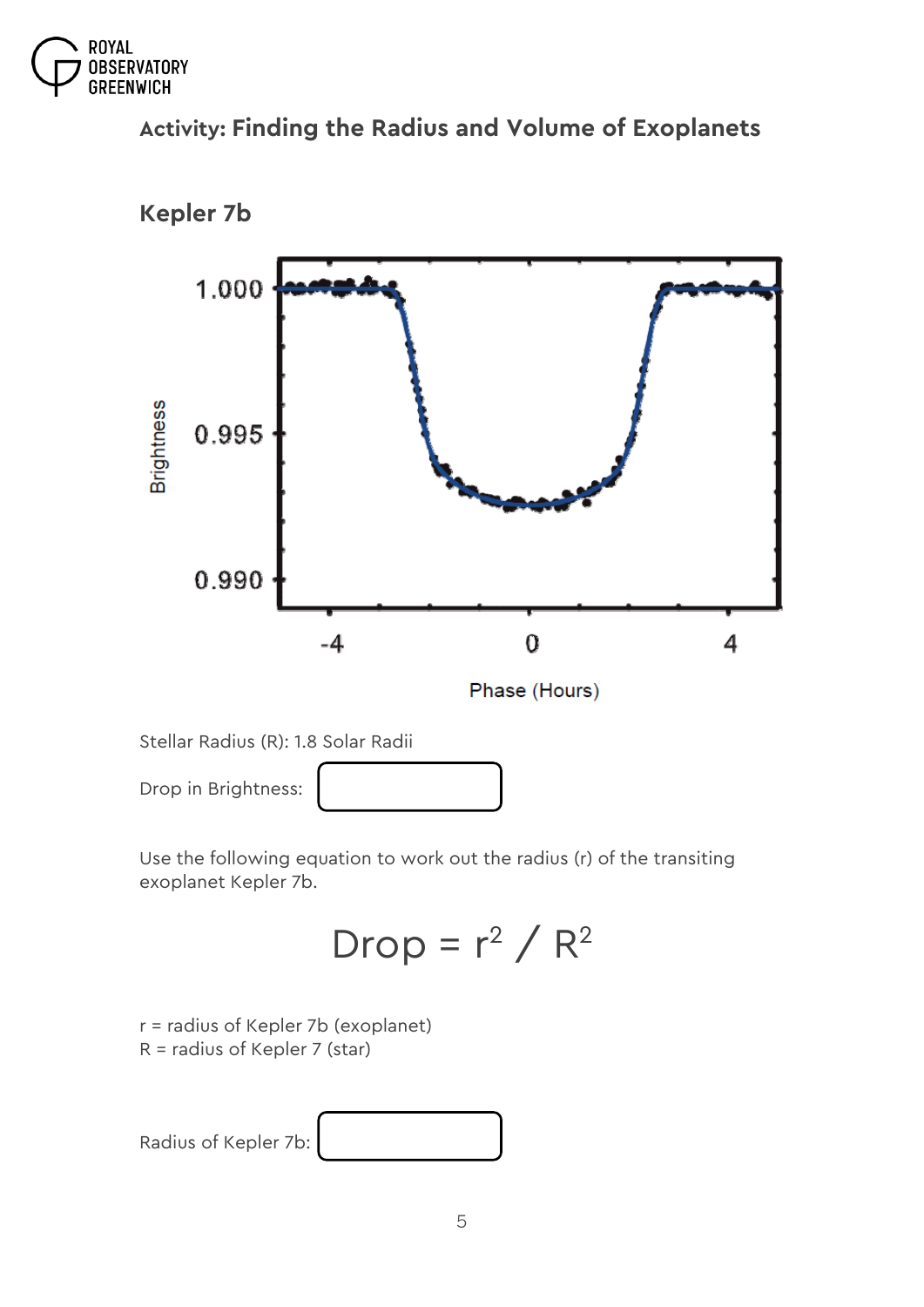

**Kepler 4b**



Stellar Radius (R): 1.5 Solar Radii



Use the following equation to work out the radius (r) of the transiting exoplanet Kepler 4b.

$$
Drop = r^2 / R^2
$$

*r = radius of Kepler 4b (planet) R = radius of Kepler 4 (star)*